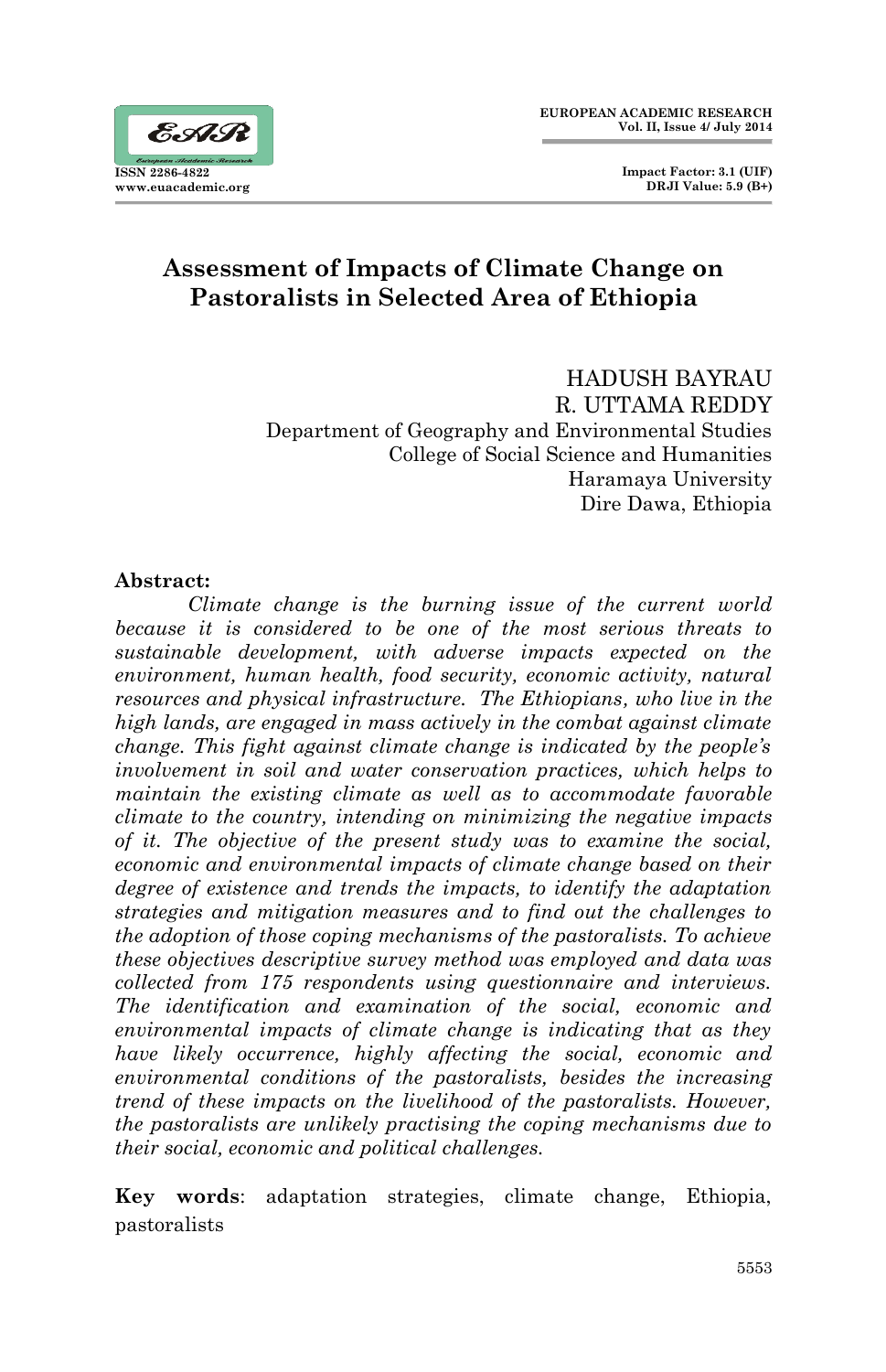# **Introduction**

Africa is one of the world's most vulnerable regions due to the fragility of its economies. The latest report of the Intergovernmental Panel on Climate Change (IPCC 2007; cited in WISP 2010) confirmed that in the  $21<sup>st</sup>$  century, global warming would be more intense in Africa than in the rest of the world. Such changes will affect natural resources and all related production systems, including livestock. Climate changes are already being perceived in Africa and are influencing the way that agricultural producers operate. Individuals, communities and nations have coped with and adapted to climate variability for centuries, but the new changes may be of a magnitude and speed that overstretch traditional adaptive capacities.

Ethiopia is among those countries most vulnerable to climate risks in Africa (USAID 2011), and it is the historically prone country to extreme weather events, which was a reason for droughts that cause famine (World Bank 2010). Over the last decades, the temperature in Ethiopia increased at about 0.2° C per decade. Similarly, the increase in minimum temperatures is more pronounced with roughly 0.4° C per decade. Precipitation, on the other hand, remained fairly stable over the last 50 years when averaged over the country. However, the spatial and temporal variability of precipitation is high, thus large-scale trends do not necessarily reflect local conditions (Bread for All 2009).

Somali regional state where 86.1 percent of the total population is rural (FDRE Population Census Commission, 2008) is known by occurrences of drought leading to famine resulted from frequent weather changes (IIED 2006). Thus, as part of the region the study area also shares the problem; as in Geladi districts, the growth of *Birkeds* has meant the disruption of the previous patterns of wet and dry season grazing as a result of climate change (Somali Regional State 2011; Jama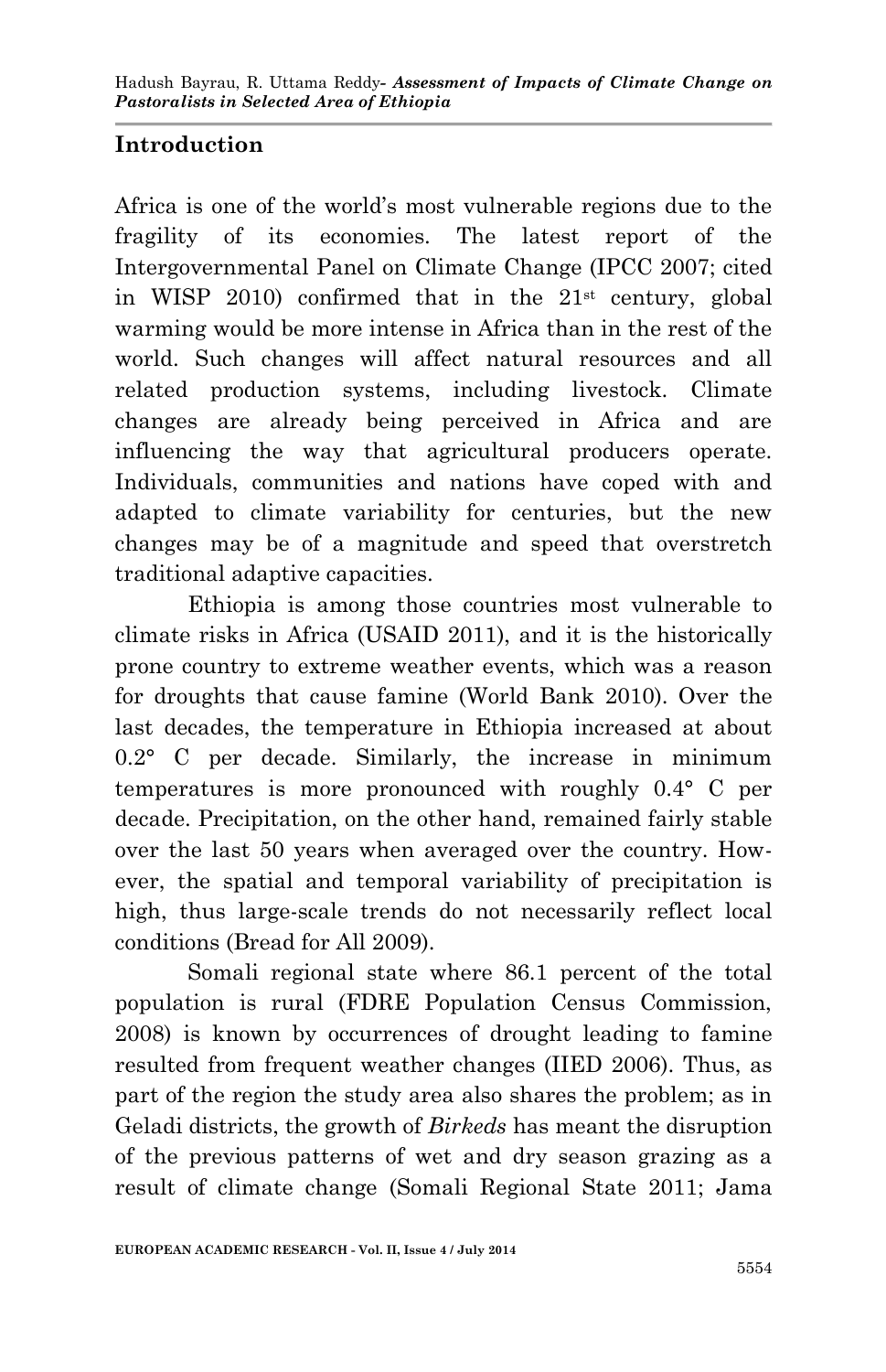Sugule and Robert 1998). However, the percentage of pastoralist proportion of the study area has different figure; i.e. 95 percent (DPPC 2004) from the region's profile.

The Ethiopians, who live in the high lands, are engaged in mass actively in the combat against climate change. This fight against climate change is indicated by the people's involvement in soil and water conservation practices, which helps to maintain the existing climate as well as to accommodate favorable climate to the country, intending on minimizing the negative impacts of it. Moreover, the low land pastoralists have got a typical attention by the government of Ethiopia; NGOs and development agencies have also increased their interventions in pastoralist areas, with a number of large back-to-back collaborative programs providing funds for ongoing activities and support (Flintan *et al*. 2011).

Climate change is real and happening and it can be understood by the effects of climate change. These effects of climate change like temperature and sea level rise, change of frequency, intensity and duration of rain fall, etc are few of them. Therefore, these all effects of climate change have their own impacts on the ecosystem, biodiversity, and human beings. At the same time, impacts are diverse and highly differentiated by regions. Regions themselves differ for their intrinsic adaptive capacity (Bosello *et al.* 2009).

The ability of human systems to adapt to and cope with climate change depends on factors such as wealth, technology, education, information, skills, infrastructure, access to resources and management capabilities (UNPFII 2007) and climate change affects rural poor communities which rely greatly for their survival on agriculture and livestock keeping that are amongst the most climate-sensitive economic sectors (IFAD 2009) in particular, because of their weak adaptive capacities (Bread For All 2009). The present study was carried out with an objective to assess the impact of climate change on pastoralists.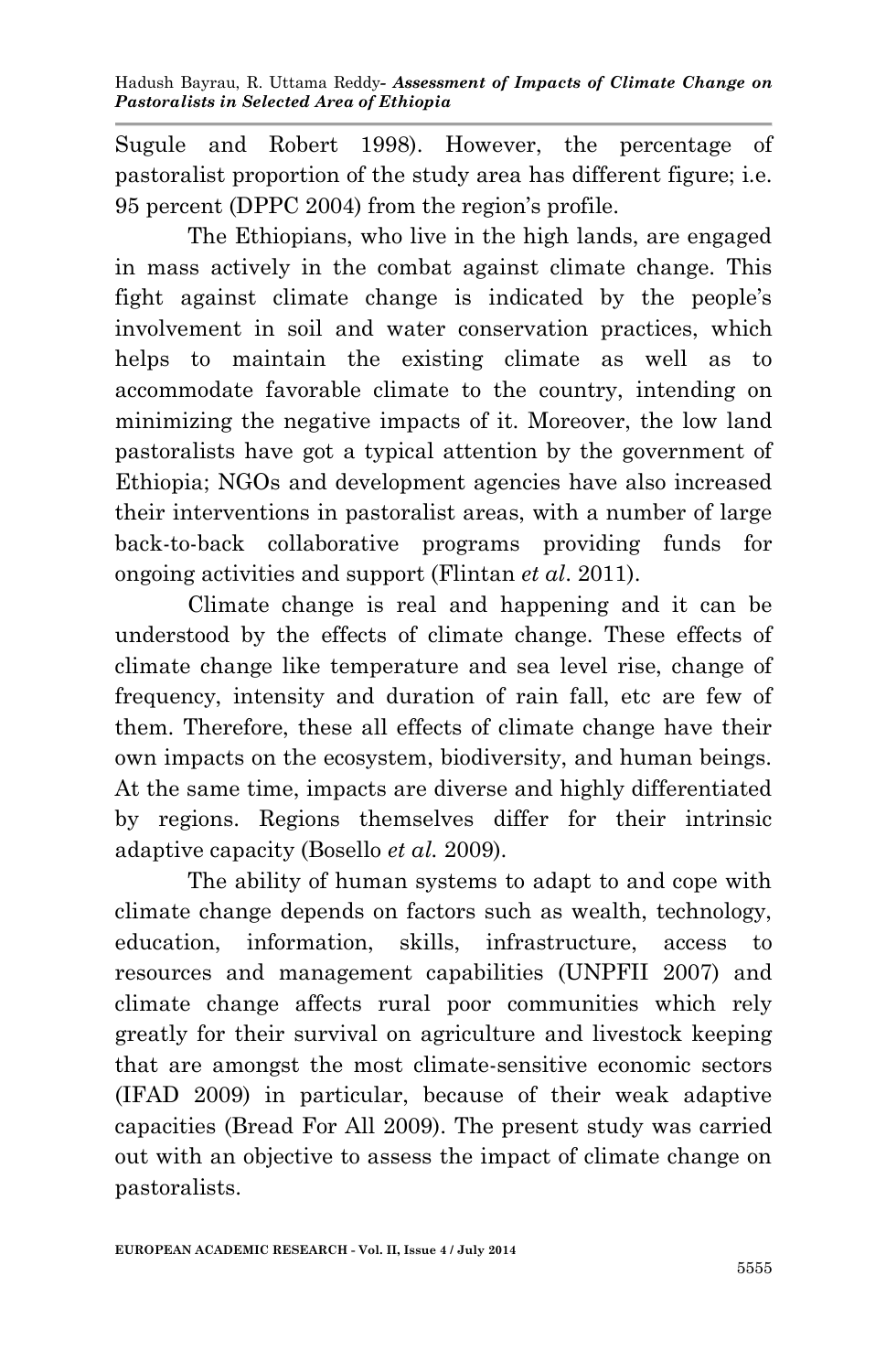# **Research Methodology**

Somali Region consists of nine administrative zones, 67 *Woredas* (administrative districts). Geladi is one of the six *Woredas* in warder (presently named as Dollo) zone of Somli regional State, found in the southern part of Dollo (Warder) zone, at  $6064'$  and  $46027E'$ . It has a total area of  $400km^2$ . Its elevation above mean sea level ranges from 410-430m (DPPC, 2004). It is divided into ten (10) administrative centers, known as Qoloan, Enjiro, Degahcheb, Skuwes, Dqeyobor, Serahye, Berisadey, Durayale, Dudub, and Lebile.

Data required for the study was collected using questionnaire, interview and unpublished documents of the governmental offices. The pastoralists of the *Woreda* are living in ten administrative centers, *kebeles.* From these, three *kebeles* were selected using simple random sampling method. Within these three *kebeles* there are 311(DPPB, 2004 E.C.) households per housing unit. Therefore, the researcher selected a sample of 173 (55.6 percent) respondents at 5 percent margin of error and 95 percent confidence level, which were household leaders of the housing unit for questionnaire and ten respondents for interview. These respondents were selected using convenience non-probability sampling method since they were not registered.

## **Results and Discussion**

## **Land Use Pattern and Economic Activities**

The livelihood of the Ethiopian Somali depends mainly on livestock, complemented by rain fed and irrigated crop production (FDRE Population Census Commission 2008). Since the area has mono-agriculture, hence it experiences a single land use type, i.e. range land. Furthermore, the economic activities practiced in the study area include pastoralism (90 percent -95 percent) and small trade activities (5 percent -10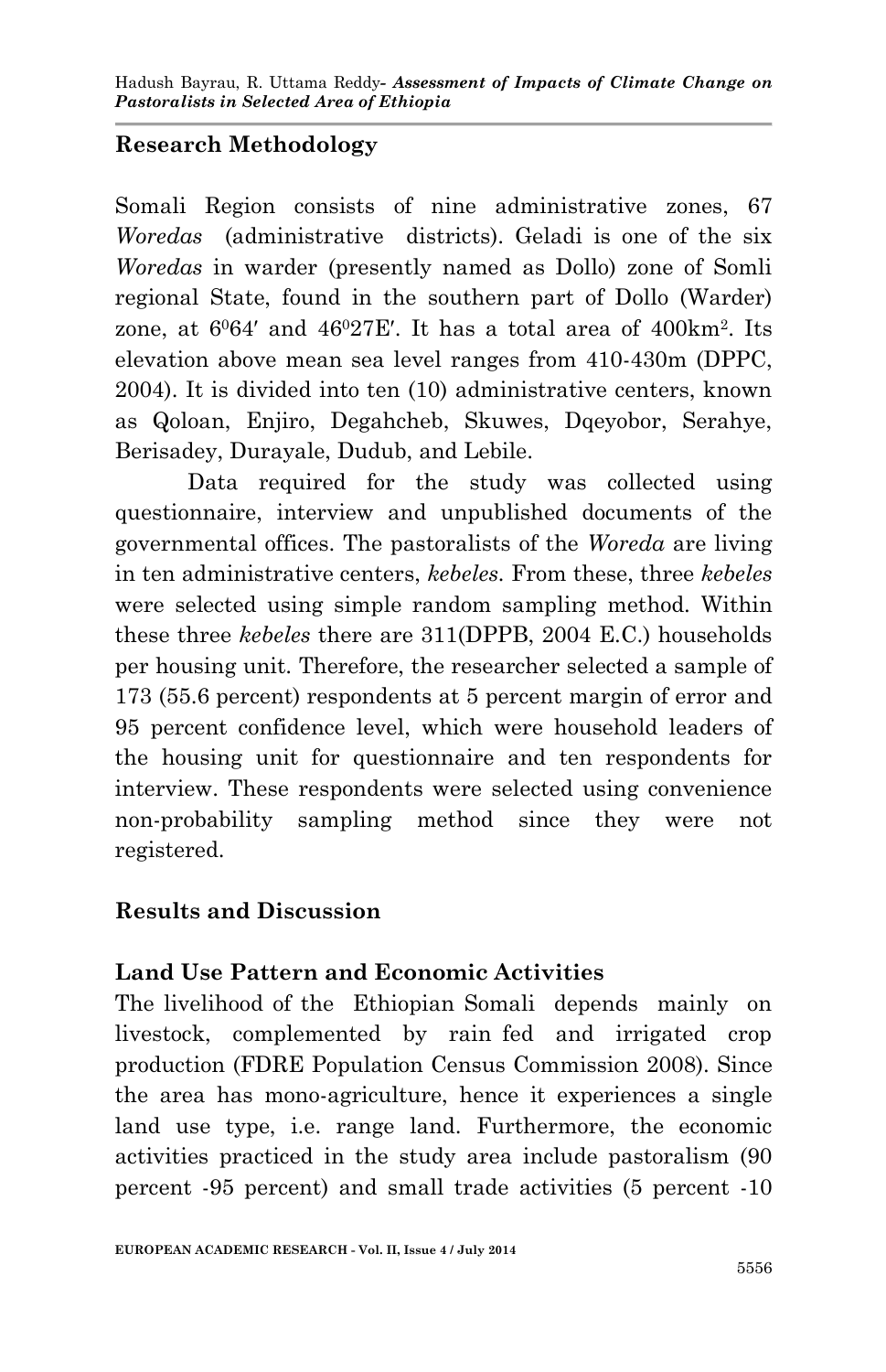percent) (DPPC, 2004).

#### **Pastoralists Understanding to the Changing Climate**

Table 1 depicts the response of the pastoralists to the questions regarding the understanding of climate change.

Studies of national climate trends since the 1960s show that mean annual temperatures in Ethiopia have increased by between 0.5 and 1.3°C between 1960 and 2006 (ACCRA briefs 2011) and estimated increases in temperature for an equivalent doubling of atmospheric  $\text{C0}_2$  are around 1.5°C to 3.5°C for East Africa, depending on latitude. This would lead to high rates of evapo-transpiration being increased by ca 5% to 15% (Schulze, personal communication, 1989 cited in IPCC 1990). Likewise, a 2.5° C rise in global temperature would determine major losses: between 20 and 30 per cent of all plant and animal species assessed could face a high risk of extinction (IFAD 2009). The predictions on East African precipitation are controversial, and rainfall trends indicate weak rising trends in the arid lowlands of Southeastern Ethiopia (Jurya and Funk 2012).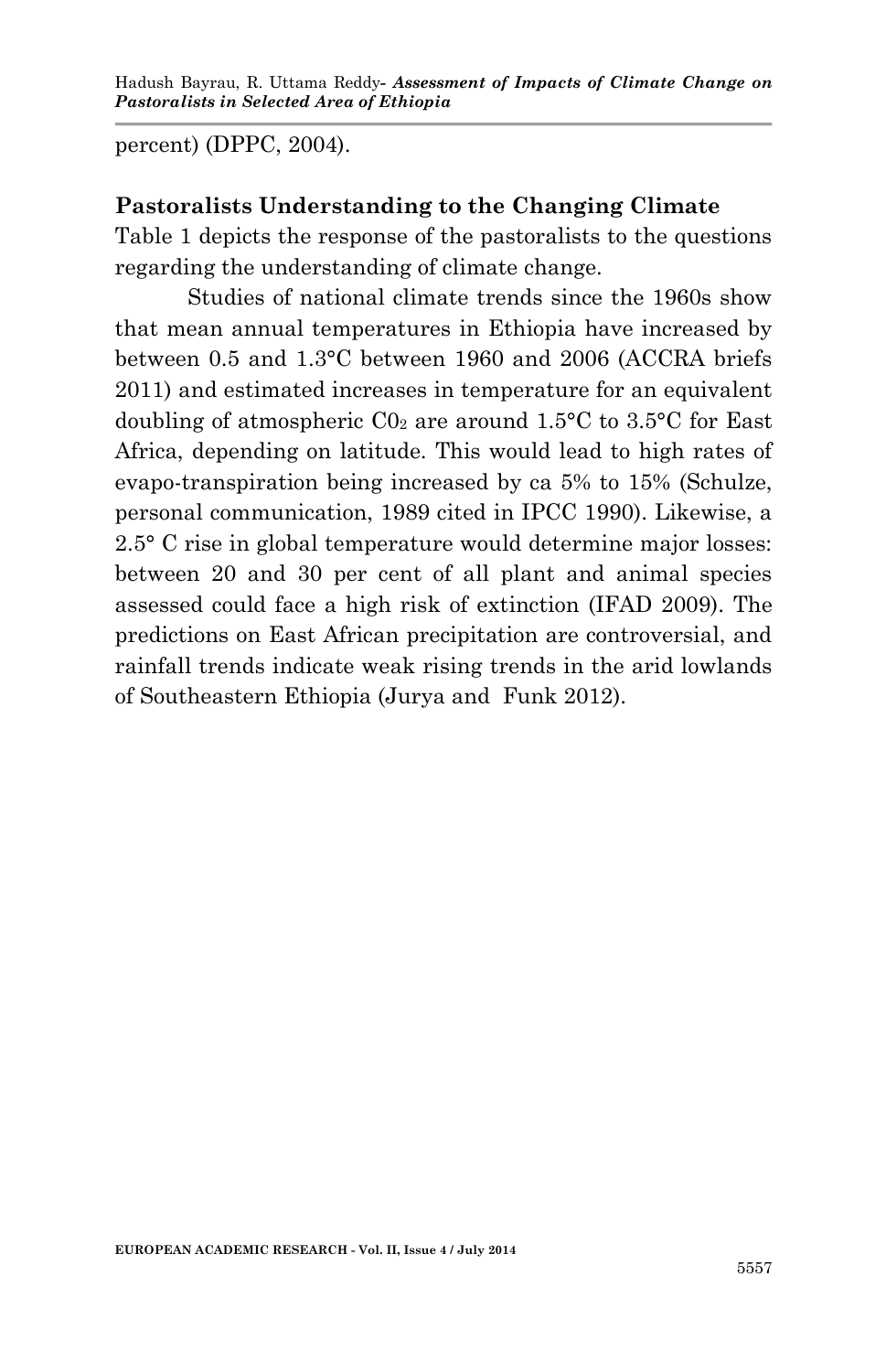| <b>Variables</b>                  |                   | Respondents    |                             |
|-----------------------------------|-------------------|----------------|-----------------------------|
|                                   |                   |                | <b>Frequency Percentage</b> |
| Do you feel the changing climate? | Yes               | 136            | 77.7                        |
|                                   | No                | 39             | 22.3                        |
| Increased temperature             | Yes               | 175            | 100.0                       |
|                                   | No                |                |                             |
| Increased rainfall                | Yes               | 57             | 32.6                        |
|                                   | N <sub>o</sub>    | 118            | 67.4                        |
| Increased wind blow               | Yes               | 70             | 40.0                        |
|                                   | No                | 105            | 60.0                        |
| Increased dry season              | Yes               | 91             | 52.0                        |
|                                   | No                | 84             | 48.0                        |
| Increased wet season              | Yes               | $\overline{2}$ | 1.1                         |
|                                   | No                | 173            | 98.9                        |
| Increased windy season            | $\gamma_{\rm es}$ | 13             | 7.4                         |
|                                   | No                | 162            | 92.6                        |
| Increased hot season              | Yes               | 120            | 68.6                        |
|                                   | No                | 55             | 31.4                        |
| Increased cold season             | Yes               | 14             | 8.0                         |
|                                   | No                | 161            | 92.0                        |
| Increased temperature variability | $\gamma_{\rm es}$ | 81             | 46.3                        |
|                                   | No                | 94             | 53.7                        |
| Increased rainfall variability    | Yes               | 93             | 53.1                        |
|                                   | No                | 82             | 46.9                        |
| Increased wind variability        | $\gamma_{\rm es}$ | 52             | 29.7                        |
|                                   | No                | 123            | 70.3                        |
| Increased temperature intensity   | Yes               | 102            | 58.3                        |
|                                   | No                | 73             | 41.7                        |
| Increased rainfall intensity      | Yes               | 8              | 4.6                         |
|                                   | No                | 167            | 95.4                        |
| Increased wind intensity          | $_{\rm Yes}$      | 8              | 4.6                         |
|                                   | No                | 167            | 95.4                        |

**Table: 1. Pastoralists understanding to climate change**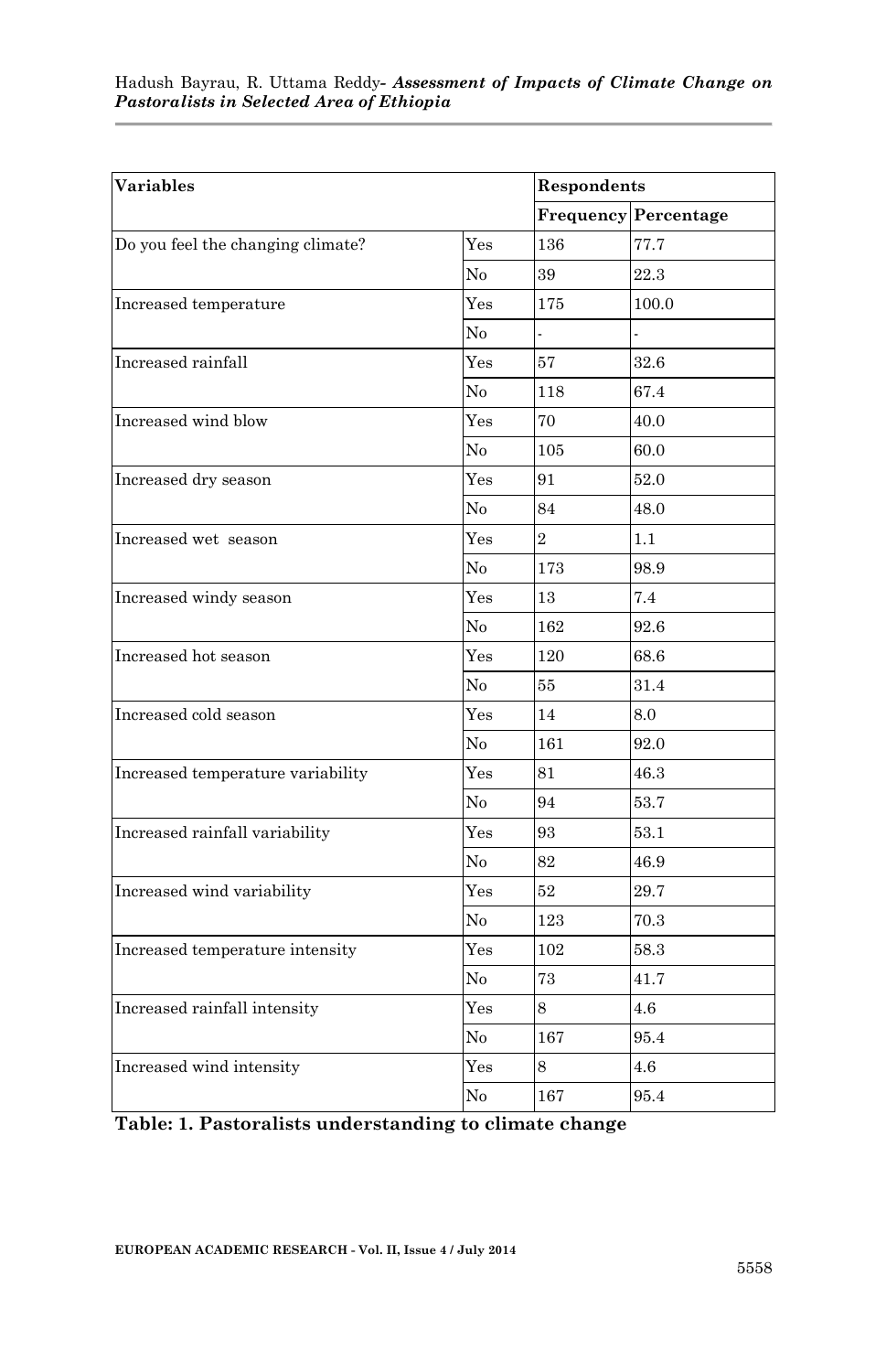#### **Impacts of climate change**

The living condition, housing condition, disease outbreaks, disease distribution, feeding style, clothing style, migration and conflict under social condition, income, food availability, food accessibility, consumption level, price of goods and services, livestock yield, livestock number and poverty under economic condition and forage quantity, forage quality, pastoral zone, water availability, water quality, loss of biodiversity, heat, flooding, and drought, are all present environmental conditions. The impacts of the changing climate are treated under three categories: social, economic and environmental impacts, because climate change has the potential to create a wide range of biophysical, social and economic impacts (Bordt and Smith 2008). The impacts are depicted in Table 2 and Figures 1,2 and 3.



**Figure 1 Social impacts of climate change on pastoralists**



**Figure 2 Economic impacts of climate change on pastoralists**

**EUROPEAN ACADEMIC RESEARCH - Vol. II, Issue 4 / July 2014**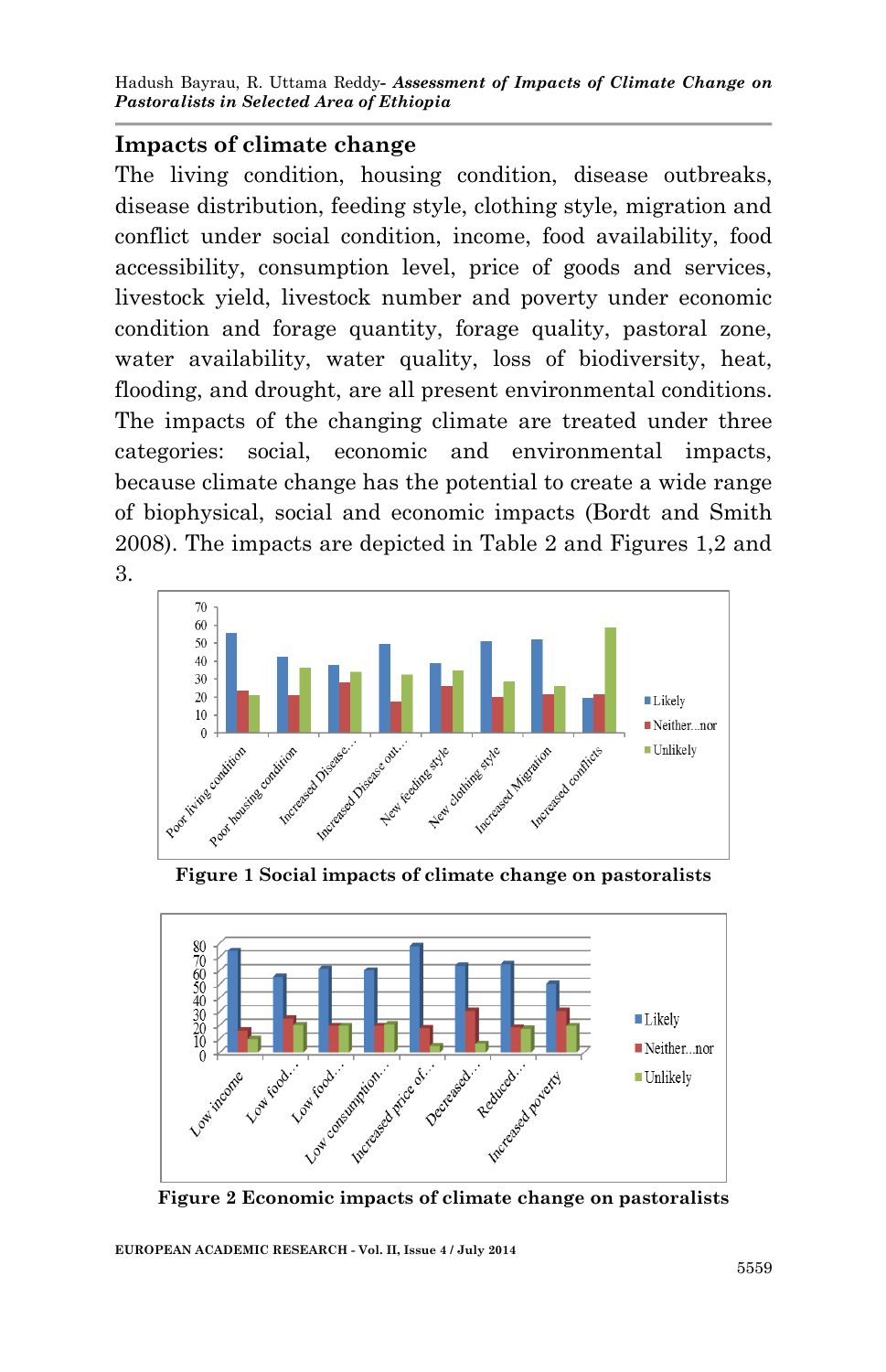

**Figure 3 Environmental impacts of climate change on pastoralists**

| Likelihoods | Likely                      | Unlikely       |
|-------------|-----------------------------|----------------|
|             | Living condition            | Conflict       |
|             | Housing                     | Forage quality |
| Impacts     | Disease out breaks          | Flooding       |
| g           | Disease distribution        |                |
|             | Feeding style               |                |
|             | Clothing style              |                |
|             | Migration                   |                |
|             | Income                      |                |
|             | Food availability           |                |
|             | Consumption level           |                |
|             | Price of goods and services |                |
|             | Food accessibility          |                |
|             | Livestock yield             |                |
|             | Livestock number            |                |
|             | Poverty                     |                |
|             | Forage quantity             |                |
|             | Pastoral zone               |                |
|             | Water availability          |                |
|             | Water quality               |                |
|             | Loss of biodiversity        |                |
|             | Heat                        |                |
|             | Drought                     |                |

**Table 2 Likelihood of climate change impacts**

The response to the social and economic traits portrays the increasing trend of the impacts on the pastoralists' environment. Because the study area is a dry land (arid and/or semi-arid) and dry lands are characterized as experiencing high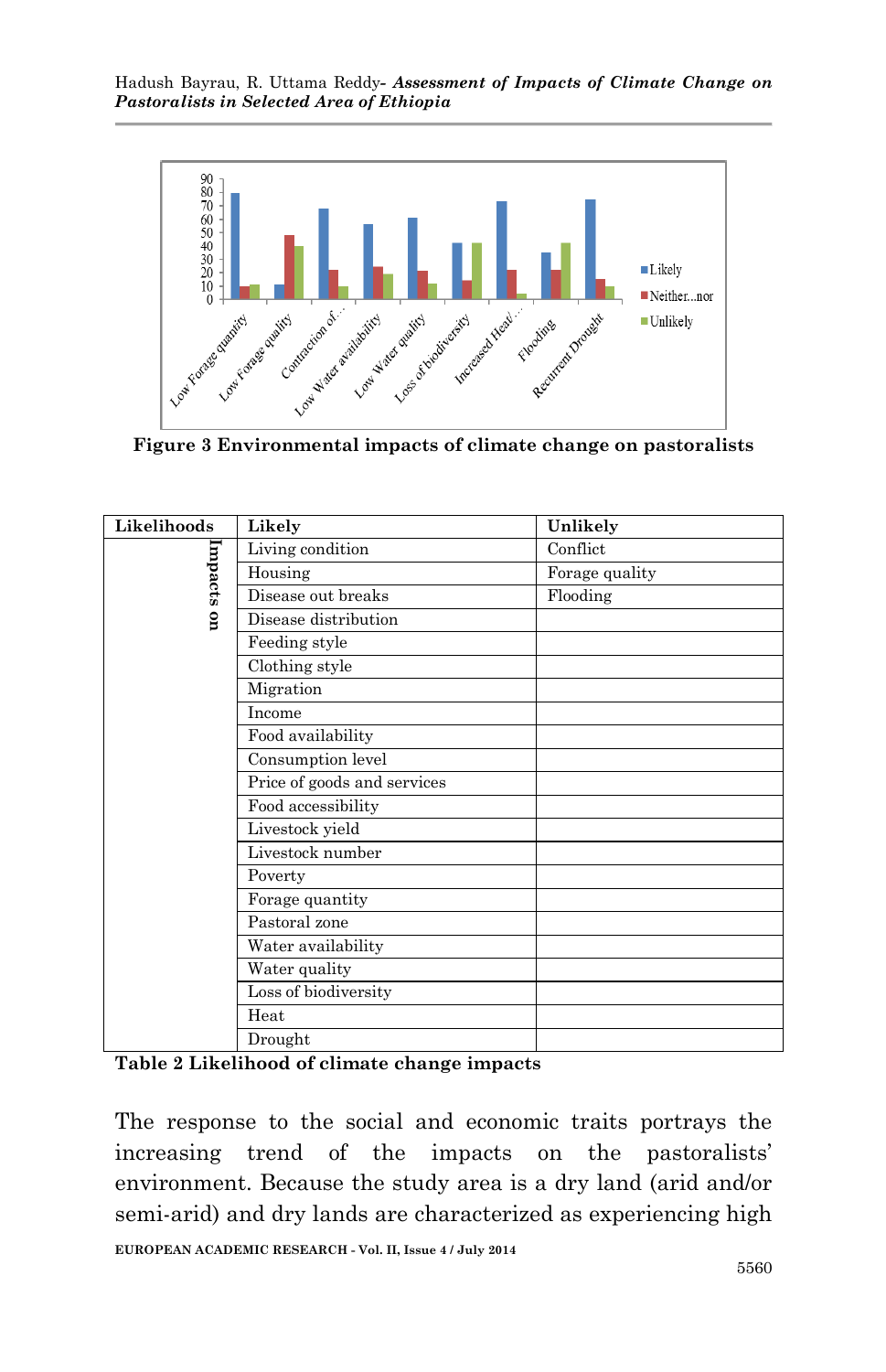temperatures, low and erratic precipitation, minimal cloud cover and small amounts of plant residues act as surface cover to minimize radiation impact (Woodfine 2009). Researchers found that the Boran perceives changes in the frequency and intensity of drought conditions over the last several decades. The Boran also recognizes the need to adapt to these shifts, and along with the government and NGOs that work in the region, are undertaking a number of climate change adaptation strategies. Some of these traditional and new responses to drought are likely to interact with the potential implementation of IBLI in both complementary and conflicting ways. Still, there are significant opportunities for IBLI to reduce exposure to risk while supporting existing veterinary services and rangeland management (Mathew *et al*. 2012).

#### **Summary and Conclusion**

The effects of the changing climate are imposing impacts upon the social, economic and environmental conditions of the pastoralists affecting their livelihoods causing poor living, housing, and health conditions, by reducing the number at the same time of the production of livestock, on which the life of the pastoralists is highly dependent. Similarly, this reduction in the assets/properties of the pastoralists is a result of lowering the carrying capacity of their environment where the animals depend for forage, i.e. the pasture land resulted from the effects of the changing climate. Pastoralism is one of the cultural and economic assets of the earth. Nevertheless, its continuous existence is being threatened by the continuous changing of the climate. Therefore, policy and decision makers as well as international and national organizations should turn on their faces towards those endangered and historically marginalized parts of the world societies in terms of social, economic and political conditions.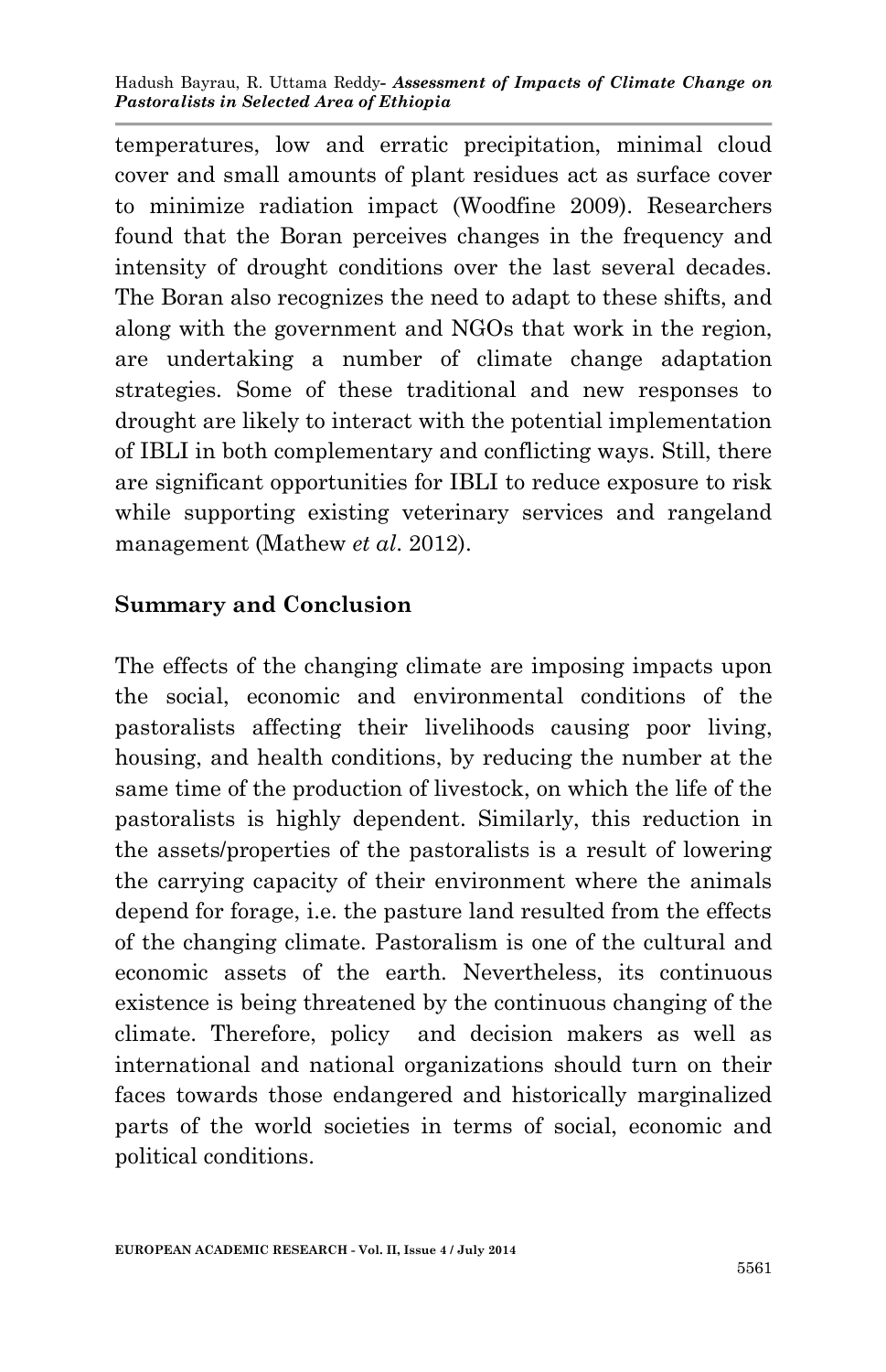#### **BIBLIOGRAPHY:**

- Bordt, M and Robert Smith. 2008. "Measuring the Impacts of Climate Change; Are Central Statistical Offices Prepared to Track the Impacts of Climate Change?" Environment Accounts and Statistics Division Statistics Canada. Conference on Climate Change and Official Statistics Oslo, Norway, 14-16 April 2008.
- Bosello, F., Carlo Carraro, and Enrica De Cian. 2009. "An Analysis of Adaptation as a Response to Climate Change". COPENHAGEN CONSENSUS ON CLIMATE. Copenhagen Consensus Center Copenhagen Business School Solbjerg Plads DK-2000 Frederiksberg, Denmark.
- Bread for All. 2009. "Climate Risks and Development Projects: By Marius Keller". Assessment Report for a Community-Level Project in Guduru Oromiya, Ethiopia.
- DPPC. 2004. "Qorshaha Waxaadobka Shan Sano EE (2003- 2007 E.C)." Ahmed Farah, Xafiska DPPC Dagmada Galaadi (unpublished).
- FDRE Population Census Commission. 2008. "Summary and Statistical Report of the 2007 Population and Housing Census". United Nations Population Fund (UNFPA), Addis Ababa.
- Flinton, F., Beth, C., and Shauna, L. 2011. "Pastoral Women's Thoughts on Climate Change". Voices from Ethiopia; Future Agricultures Costrium at the Institute of Development Studies, University of Sussex and Feinstein International Center of Tufts University.
- IFAD. 2009. "Livestock and climate change, Livestock Thematic Papers Tools for project design by Hiara Calvosa." International Fund for Agricultural Development Via Paolo di Dono, 44 00142 Rome, Italy.
- IIED. 2006. "Sustainable Development Opinion; Climate Change and Pastoralists: Investing in People to Respond To Adversity". By Ced Hesse and Lorenzo Cotula, 3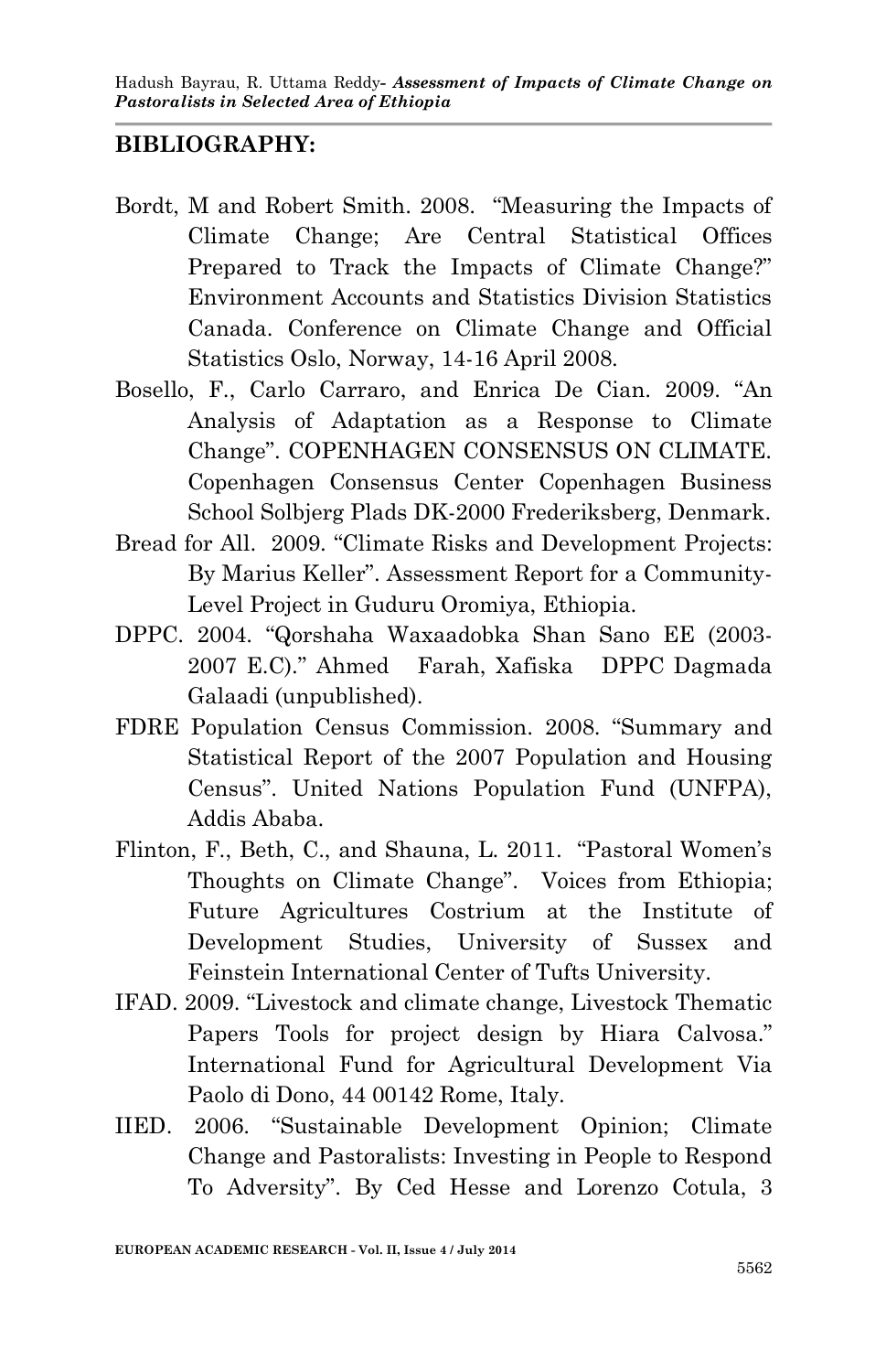Endsleigh Street, London, UK.

- IPCC, 2007. "Climate change 2007 synthesis report". An Assessment of the Intergovernmental Panel on Climate Change
- Jama, S., and Robert, W. 1998. "Changing Pastoralism in the Ethiopian Somali National Regional State, South East Range Land Project (SERP)." United Nations Development Program Emergencies group for Ethiopia.
- Jurya, M.R. and Funk, C. 2012. "Climatic trends over Ethiopia: regional signals and drivers". *International journal of climatology* University of Zululand, kwadlangezwa, Zululand, South Africa; Department of Physics, University of Puerto Rico, Mayag¨uez, Puerto Rico Department of Geography, United States Geological Survey, University of California, Santa Barbara, CA, USA. Int. J. Climatol. 33: 1924–1935 (2013) 15 August 2012 (wileyonlinelibrary.com) DOI: 10.1002/joc.3560, pp 1927.
- IPCC. 1990. "Climate Change." *The IPCC Impacts Assessment*, by WJ. McG. Tegart, G.W. Sheldon and D.C. Griffiths. Report prepared for IPCC by Working Group II. World Meteorological Organization/ United Nations Environmental Program/ IPCC. Australian Government Publishing Service Canberra, Commonwealth of Australia.
- Matthew Hurst, Nathan Jensen, Sarah H. Pedersen, Asha Sharma and Jennifer A. Zambriski. 2012. "Changing Climate Adaptation Strategies of Boran Pastoralists in Southern Ethiopia." Working Paper no. 15 CGIAR Research Program on Climate Change, Agriculture and Food Security (CCAFS)
- Somali Regional State. 2011. "Climate Change: Impacts, Vulnerabilities and Adaptation Strategies in Somali Region, Regional Program of Plan to Adapt to Climate Change." Environmental Protection and Energy and